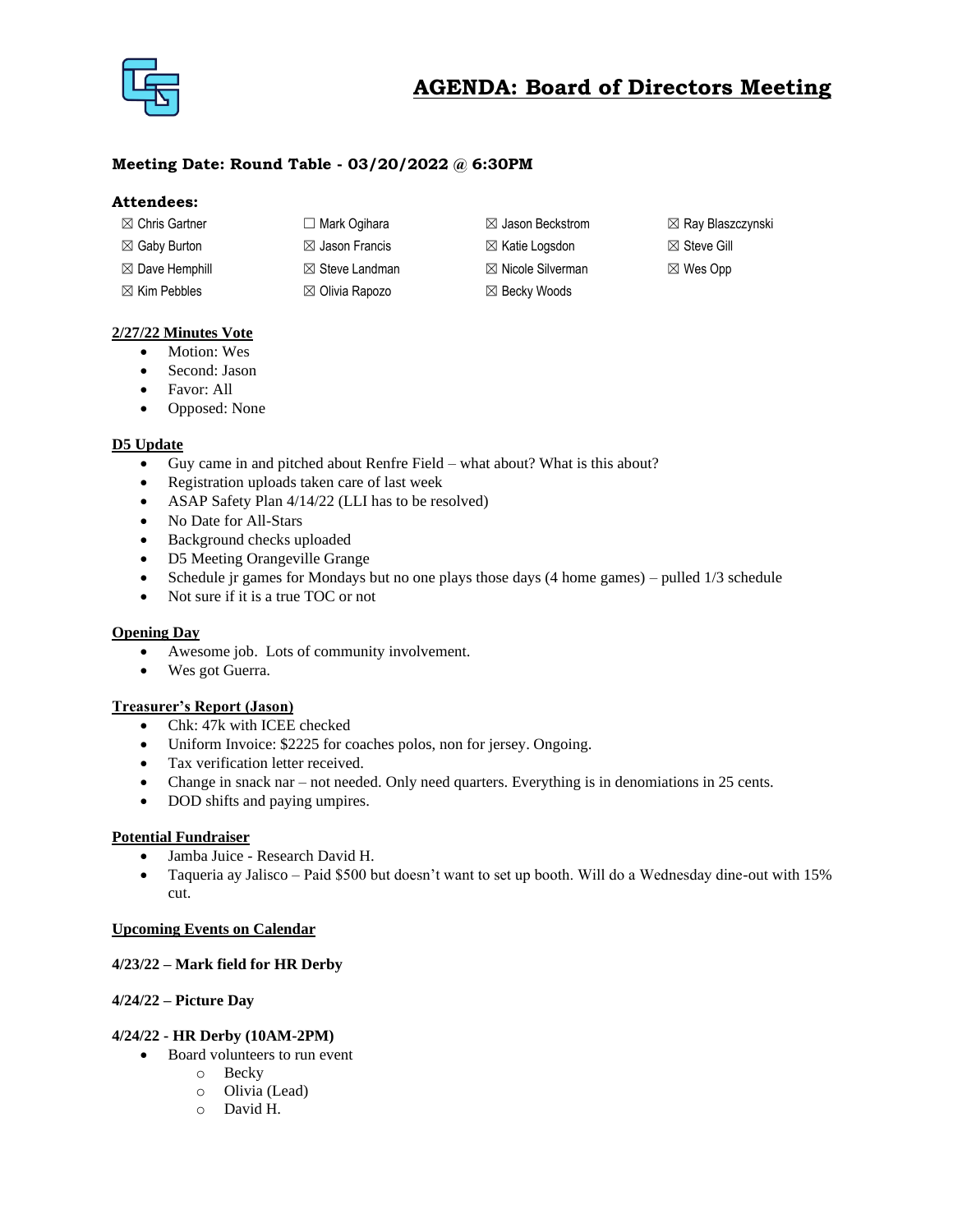

- Going to check in on baseballs
- Going to get pics form Creole Bats

# **5/21/22 End of Season BBQ**

- Need board volunteers to run event
	- o Nicole
	- o Katie
	- o Gabriella

## **Farm Field Update**

- Benches installed yesterday
- Need more trashcans
- Looking for signs Home/Visitor/Distance
	- Bleachers will likely be done next year
		- o Have anyone with concrete?

# **Sponsorship Update (Olivia)**

• Two more checks

## **Field Maintenance**

- Update Re: Field Treatment and Protocol
	- o Earmark \$500 (7500) Svings

## **Outside Field Use**

- Updated insurance and count of current CG players on the teams.
	- o What the product was and safety sheets. Reached out to Mark Owasa with no response. Filed incident report on it because it should have been 24 hours from when sprayed to exposure of people. Recommended Chris seek legal counsel on how to proceed because hazardous.
	- o Chemicals sprayed there forever. If we want to now say fields maintained differently
	- o Timing pendomepholyn.
	- o Set up timing for

## **Round Table**

- Katie coaches cancelled games. People pay for practices and games. There are no make-up games. Managers cannot
- Dave Jumped in on Jr. Schedule for 23 to 14 games. 1 back on schedule, maybe 3 more. Umpires getting locked in. Tuesday/Thursday
- Olivia Assist
- Wes Scorekeeping well, ack to normal. Researching insurance. 2-3 million.
- $\bullet$  Jason No
- $\bullet$  Becky No
- Working to get store. Reordered uniforms after numbers transposed. Coaches polos in. ORA code still in process and deadline extended.
- Katie On the farm field need some type of scoring. Going to get flip book and train one person per team.
- Gabi Snack bar good, only 3 no shows and moved to Monday 28 for opening day. One 24 hours notice, he's a manager and fights on events. Trying to set up something with jersey mikes. Two cheese two pizza.
- S.Landman Thank you for extra bags fields looking good
- Jason F time to reserve trailer for fireworks. UHaul doesn't want to.
- Steve someone stole a good chest protector. Huge gap. Only two clickers found. Programs matching up in venom.
- Chris BBQ bad shape from sitting around. Cleaned up and burned off stuff. Wipe down with oil. Jr gate needs to be opened to playground.
- $Ray need bases for *irs*.$